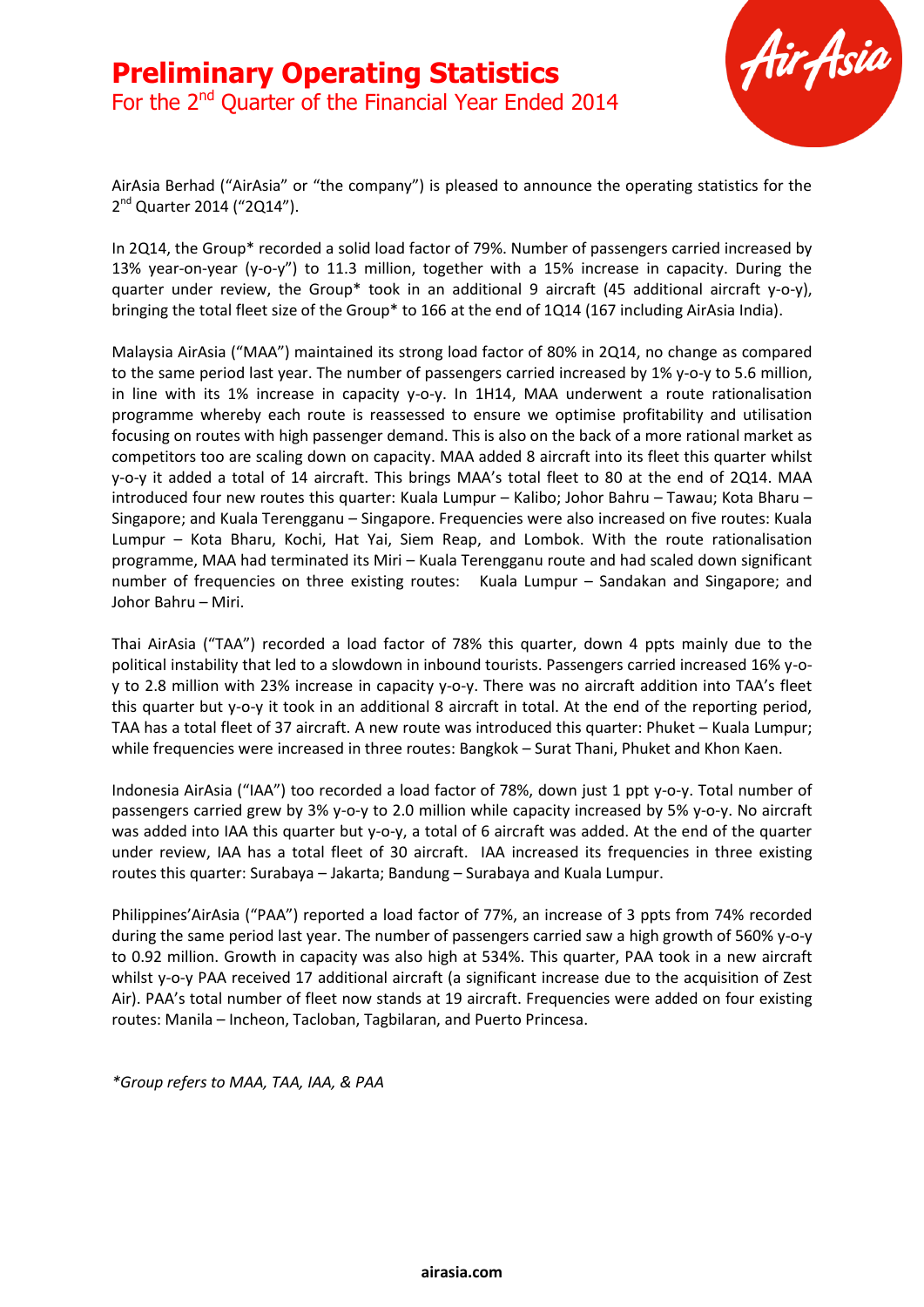# **Preliminary Operating Statistics**

For the 2<sup>nd</sup> Quarter of the Financial Year Ended 2014



# **Group**

# **2 nd Quarter 2014 Operating Statistics**

| <b>Group</b>                                               | <b>APR - JUN 2014</b> |                  |               |
|------------------------------------------------------------|-----------------------|------------------|---------------|
| (MAA, TAA, IAA, PAA)                                       | 2014                  | 2013             | <b>Change</b> |
| Passenger Carried <sup>1</sup>                             | 11,290,845            | 9,994,525        | 13%           |
| Capacity <sup>2</sup>                                      | 14,331,060            | 12,475,260       | 15%           |
| Load Factor $(\%)^3$                                       | 79                    | 80               | $-1$ ppt      |
| ASK $(mil)^4$<br>RPK $(mil)^5$                             | 16,392<br>12,807      | 14,493<br>11,666 | 13%<br>10%    |
| Number of stages <sup>6</sup><br>Average stage length (km) | 79,617<br>1,112       | 69,281<br>1,175  | 15%<br>$-5%$  |
| Size of fleet at month end <sup>7</sup>                    | 166                   | 121              | 45            |

*Note: (i) Total fleet at the end of 2Q14 including one under AirAsia India is 167.*

#### **Malaysia**

## **2 nd Quarter 2014 Operating Statistics**

|                                         | <b>APR - JUN 2014</b> |           |        |
|-----------------------------------------|-----------------------|-----------|--------|
| <b>Malaysia AirAsia</b>                 | 2014                  | 2013      | Change |
| Passenger Carried <sup>1</sup>          | 5,573,241             | 5,509,576 | 1%     |
| Capacity <sup>2</sup>                   | 6,963,840             | 6,896,880 | 1%     |
| Load Factor $(\%)^3$                    | 80                    | 80        |        |
|                                         |                       |           |        |
| $ASK$ (mil) <sup>4</sup>                | 8,535                 | 8,303     | 3%     |
| RPK $(mil)^5$                           | 6,799                 | 6,640     | 2%     |
|                                         |                       |           |        |
| Number of stages <sup>6</sup>           | 38,688                | 38,316    | 1%     |
| Average stage length (km)               | 1,212                 | 1,096     | 11%    |
| Size of fleet at month end <sup>7</sup> | 80                    | 66        | 14     |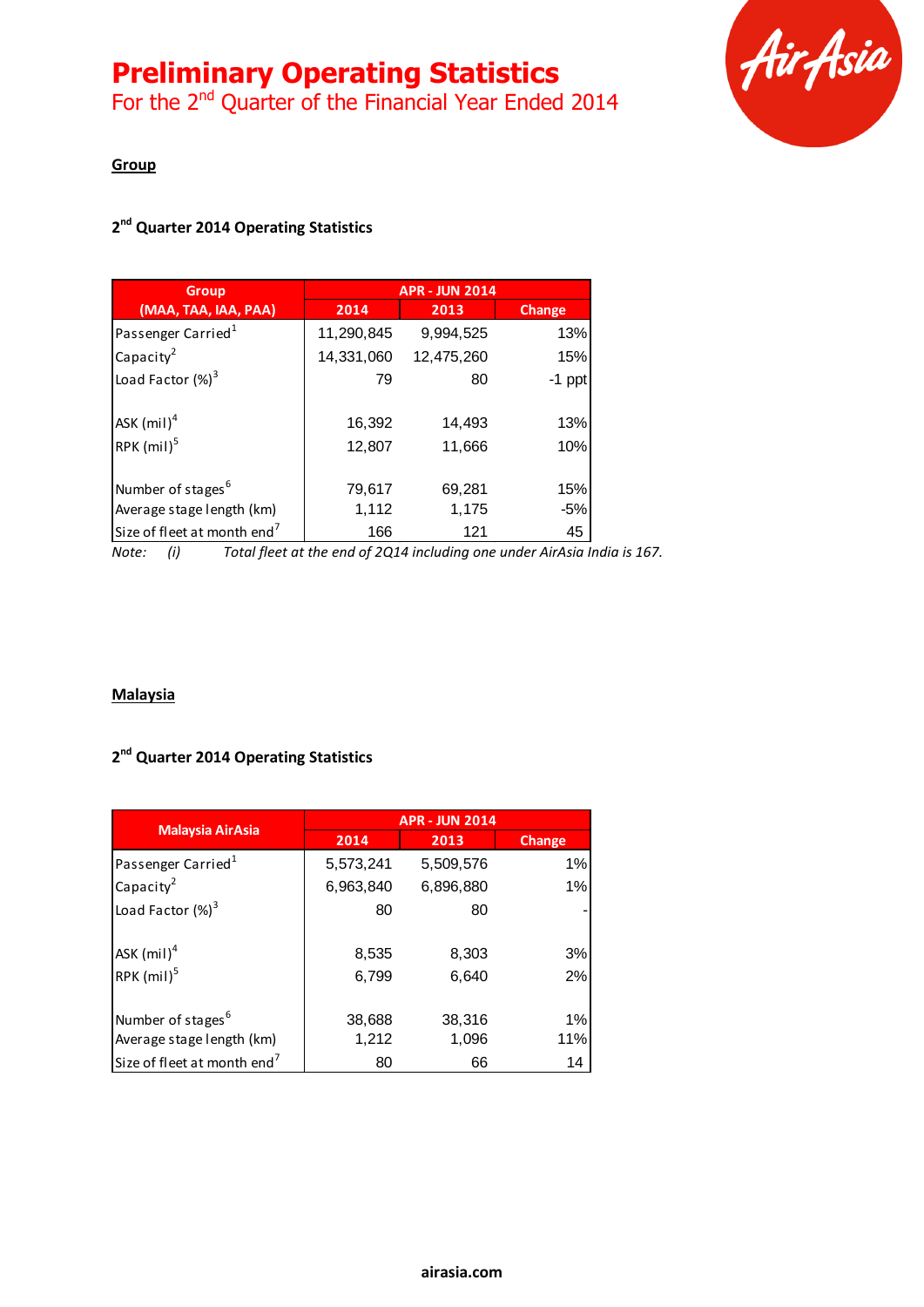# **Preliminary Operating Statistics**

For the 2<sup>nd</sup> Quarter of the Financial Year Ended 2014



# **Thailand**

# **2 nd Quarter 2014 Operating Statistics**

| <b>Thai AirAsia</b>                       | <b>APR - JUN 2014</b> |                |            |
|-------------------------------------------|-----------------------|----------------|------------|
|                                           | 2014                  | 2013           | Change     |
| Passenger Carried <sup>1</sup>            | 2,806,804             | 2,423,076      | 16%        |
| Capacity <sup>2</sup>                     | 3,611,880             | 2,944,440      | 23%        |
| Load Factor $(\%)^3$                      | 78                    | 82             | -4 ppts    |
| $ASK$ (mil) <sup>4</sup><br>RPK $(mil)^5$ | 3,667<br>2,855        | 3,064<br>2,551 | 20%<br>12% |
| Number of stages <sup>6</sup>             | 20,066                | 16,358         | 23%        |
| Average stage length (km)                 | 1,015                 | 1,041          | $-2%$      |
| Size of fleet at month end <sup>7</sup>   | 37                    | 29             | 8          |

# **Indonesia**

### **2 nd Quarter 2014 Operating Statistics**

|                                         | <b>APR - JUN 2014</b> |           |          |
|-----------------------------------------|-----------------------|-----------|----------|
| <b>Indonesia AirAsia</b>                | 2014                  | 2013      | Change   |
| Passenger Carried <sup>1</sup>          | 1,986,645             | 1,921,839 | 3%       |
| Capacity <sup>2</sup>                   | 2,555,280             | 2,444,760 | 5%       |
| Load Factor $(\%)^3$                    | 78                    | 79        | $-1$ ppt |
|                                         |                       |           |          |
| $ASK$ (mil) <sup>4</sup>                | 2,937                 | 2,873     | 2%       |
| RPK $(mil)^5$                           | 2,288                 | 2,282     | 0%       |
|                                         |                       |           |          |
| Number of stages <sup>6</sup>           | 14,196                | 13,582    | 5%       |
| Average stage length (km)               | 1,174                 | 1,195     | $-2%$    |
| Size of fleet at month end <sup>7</sup> | 30                    | 24        | 6        |